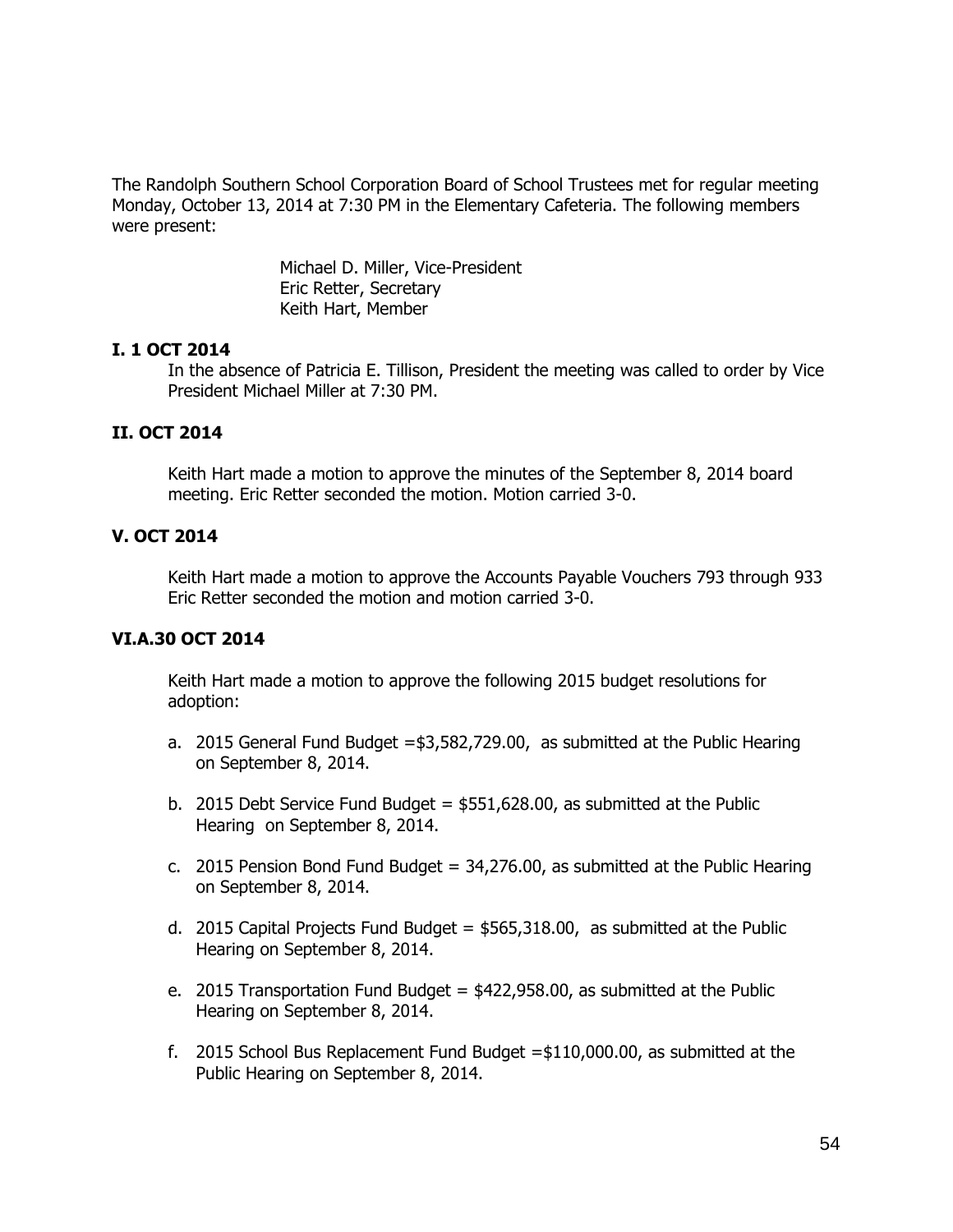g. 2015 Rainy Day Fund Budget  $=$  \$400,000.00, as submitted at the Public Hearing on September 8, 2014.

All of the budgets listed A.1, a-g, were advertised in the Winchester News Gazette on August 15, 2014 and again on August 22, 2014 per legal requirements. The Public Hearing was held on Monday, September 8, 2014. The Capital Projects fund Notice of Adoption will be sent to the Winchester News Gazette for one time advertisement on October 14, 2014.

One copy will be sent to the DLGF Field Representative, Vicky Neeley, and the approved budget information will be submitted to Gateway per DLGF guidelines.

Eric Retter seconded then motion and motion carried 3-0.

## **VI.A.30 OCT 2014**

Keith Hart made a motion to approve 2014-2015 Non Certified pay schedule. Eric Retter seconded the motion and motion carried 3-0.

## **VI.A.31 OCT 2014**

Keith Hart made a motion to approve the Title II grant of\$32,703.00 for the 2014- 2015 school year. Eric Retter seconded the motion and motion carried 3-0.

#### **VI.B.32 OCT 2014**

Keith Hart made a motion to approve The Reduction of the 2014 Rainy Day Fund appropriation by \$400,000.00. Eric Retter seconded the motion and motion carried 3-0.

#### **VI.B.55 OCT 2014**

Keith Hart made the motion to approve the addition of Gary Joe Stuckey as Substitute Bus Driver. Eric Retter seconded the motion and motion carried 3-0.

#### **VI.B.56 OCT 2014**

Keith Hart made the motion to approve Marlene Reedy as a Substitute High School English Teacher at a daily rate of \$170.19 retroactive from September 9, 2014 – October 10, 2014. Eric Retter seconded the motion and motion carried 3-0.

## **VI.B.57 OCT 2014**

Keith Hart made the motion to approve the following Athletic Coaches for the 2014- 2015 seasons:

- a. Eric Clear for Varsity Boys Baseball Coach at \$2075.00 per the Extra-Curricular salary schedule.
- b. Roger Hosbrook as Volunteer Wrestling Coach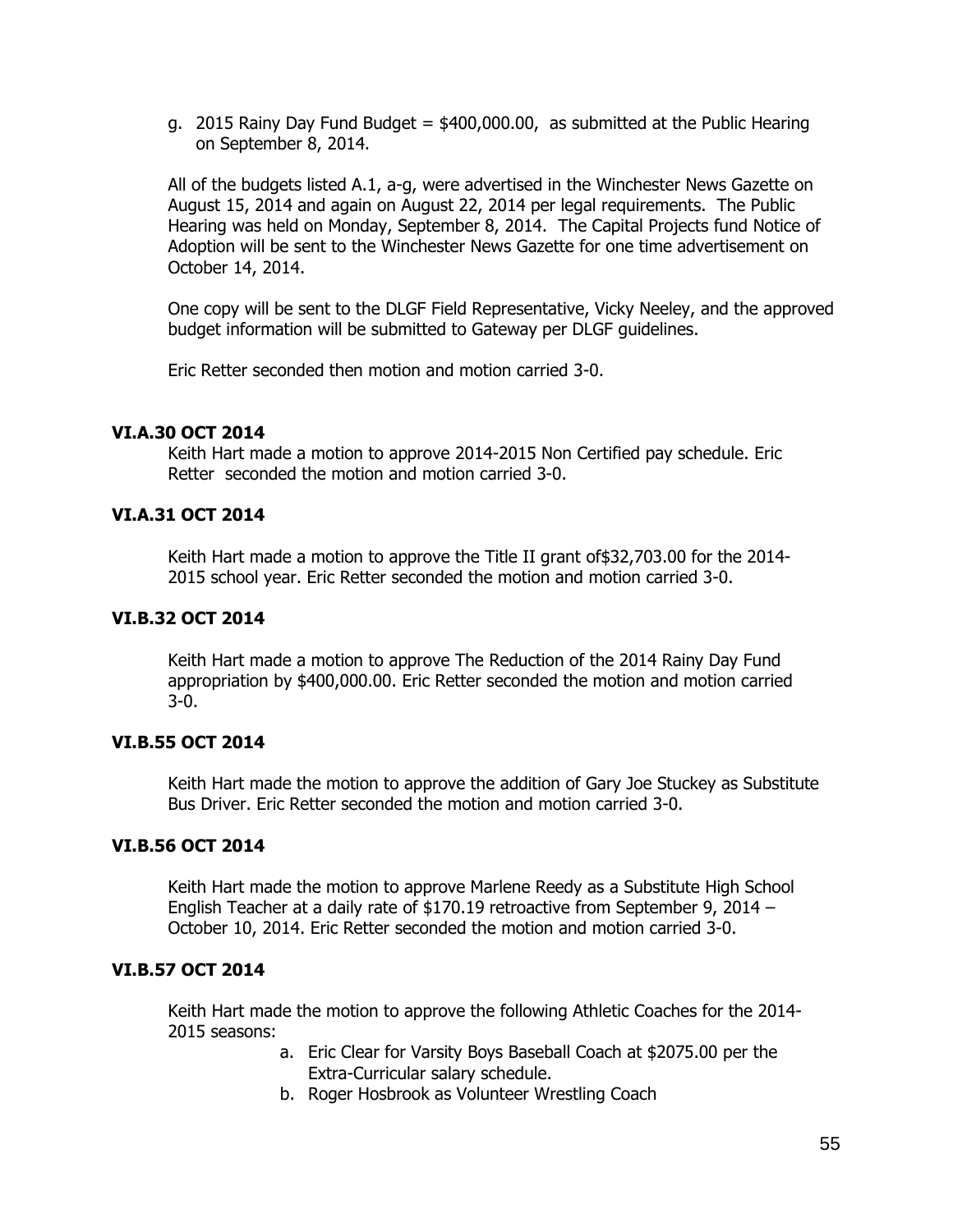- c. Faith Brown as Volunteer Girls Basketball Coach.
- d. JC Price as Volunteer Boys Basketball Coach
- e. Keagan Guffey as Volunteer Boys Basketball Coach
- f. Jake Combs as volunteer Boys Basketball coach
- g. Ike West as Volunteer  $7<sup>th</sup>$  &  $8<sup>th</sup>$  grade Basketball Coach
- h. Joe Stuckey as  $8<sup>th</sup>$  grade Basketball coach at \$1213.00 per the Extra-Curricular salary schedule.

Eric Retter seconded the motion and motion carried 3-0.

## **VI.B.58 OCT 2014**

Keith Hart made the motion to approve Wendy Harris as Select Choir Director for the 2014-2015 school year at \$557.00 per the Extra-Curricular salary schedule. Eric Retter seconded the motion and motion carried 3-0.

## **VI.B.59 OCT 2014**

Keith Hart made the motion to approve the Resignation of Jami Allen as the High School Librarian Assistant. Eric Retter seconded the motion and motion carried 3-0.

## **VI.C.16 SEPT 2014**

Eric Retter made a motion to approve the following fund raising request:

- 1. Group: Eighth Grade Contact Person: Chelsea Gibson Event: Sale of Discount Cards, "Date Night" (25% to 30% Discount at Restaurants & Movies) Date: October 9<sup>th</sup> – October 15<sup>th</sup> Purpose:  $8<sup>th</sup>$  Grade Trip Anticipated Income: \$150 for each student that sells 20 items
- 2. Group: Boys Basketball Contact Person: Monte Cowen Event: Green & White Game With Chicken Dinner Date: November 15<sup>th</sup> Purpose: Boys Basketball Fund Anticipated Income: 1000.00
- 3. Group: Sprit Store Contact Person: Lauren Day Event: Sprit Week / Coin War / Rebel Olympics Date: November  $11^{\text{th}}$  –  $21^{\text{st}}$ Purpose: Fund Sprit Store budget Anticipated Income: \$100.00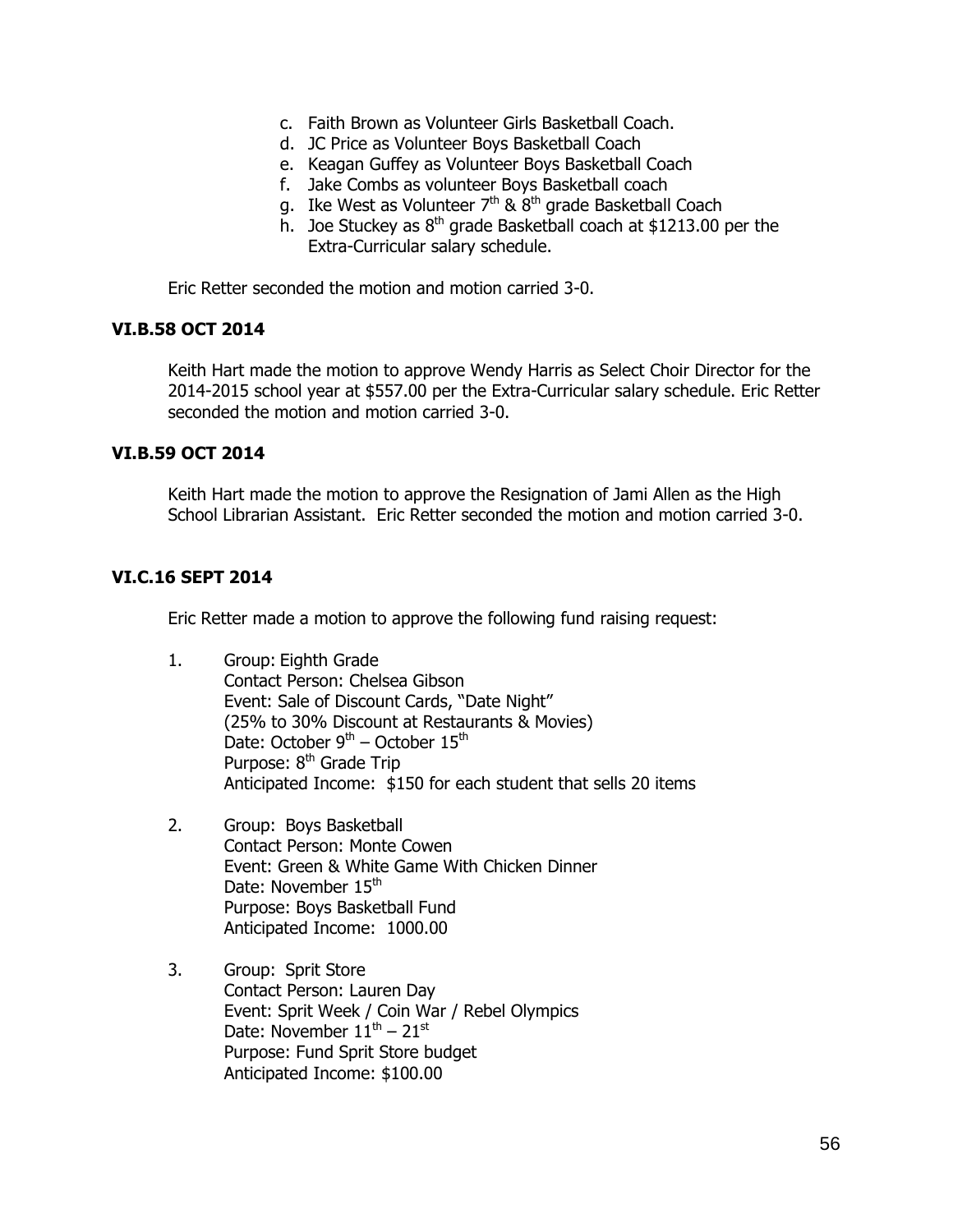- 4. Group: Music Boosters Contact Person: Stacey Briggs Event: Candles & Wreath Pre-Order Date: October 1th – November 11th Purpose: organization operating budget Anticipated Income: \$1000.00
- 5. Group: RS Construction Class Contact Person: Curt Grams Event: Building utility sheds for public sale. Date: Sale: October – November 2014 Build: October 2014 – March 2015 Purpose: Operating funds for shop/construction Anticipated Income: Gross \$10,400 / Net \$2000.00
- 6. Group: Art Club Contact Person: Mr. Walker Event: Haunted Stage / Halloween Dance Date: October 24, 2014 5:00-6:30 Haunted Stage / 6:30 – 9:00 Halloween Dance Purpose: Build operating fund Anticipated Income: Gross approx. \$650.00 / Net Approx: \$350.00

Keith Hart seconded the motion and motion carried 3-0.

# **VI.D. 4 OCT 2014**

Keith Hart made a motion to approve the use of the Elementary Cafeteria for a Girl Scout meeting on Tuesday, October 14, 2014 at 5:30 PM. Eric Retter seconded the motion and motion carried 3-0.

## **VI.E. 5 OCT 2014**

Keith Hart made a motion to approve the following field trip request:

- 1. Group: First Care Daycare Contact Person: Tammerrie Nolen Event: Preschool trip to Brumbaugh's Fruit Farm Arcanum, Ohio Date: October 21, 2014 8:15 AM to 12:30 PM Transportation: RSSC School Bus Rental Rate: \$1.50 per mile driven. Driver: Driver paid by First Care Directly Certificate of Insurance on File
- 2. Group: Kindergarten Contact Person: Tammy Parker Event: Field Trip to Brumbaugh's Fruit Farm - Arcanum, OH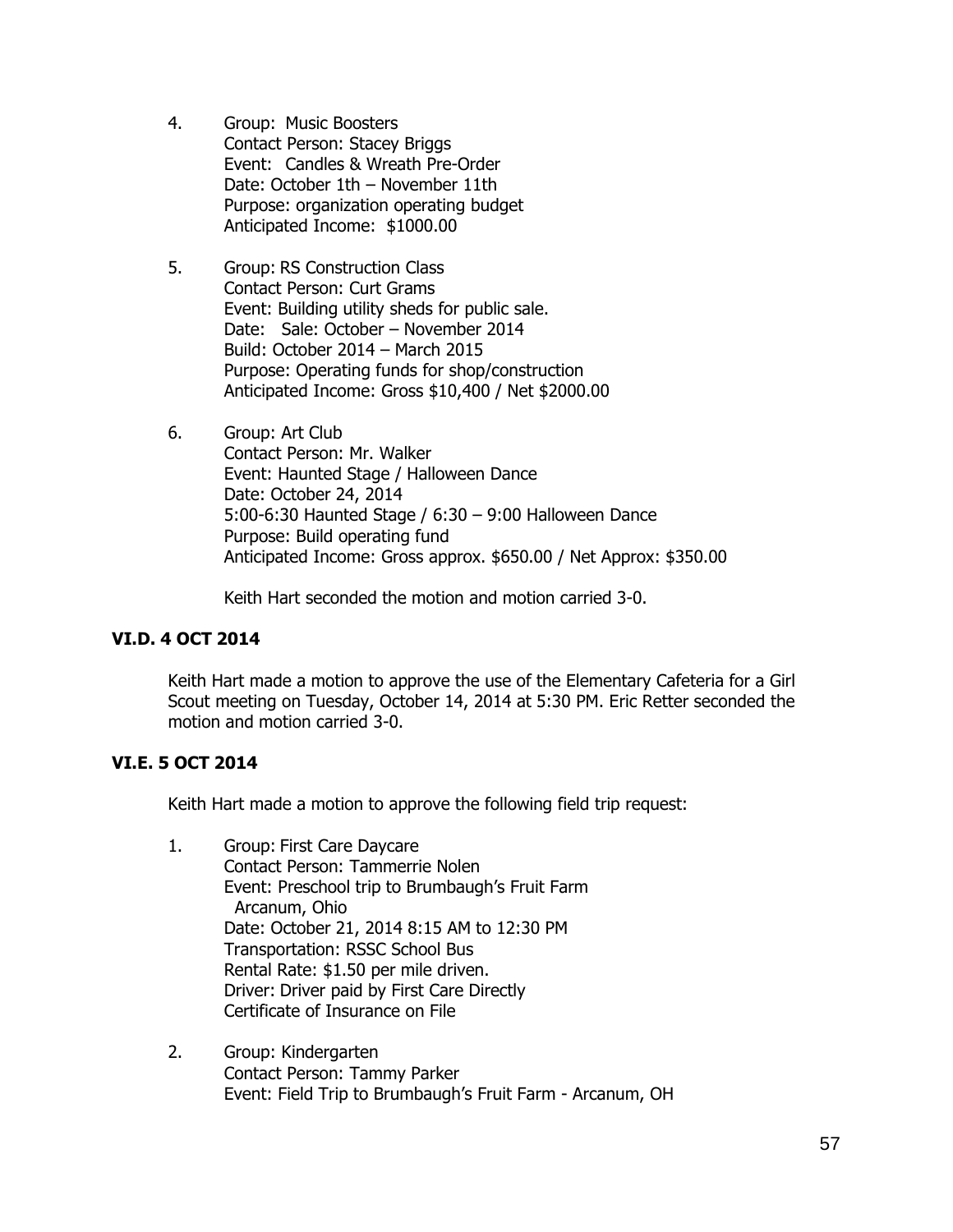Date: October 6, 2014 (Superintendent gave verbal approval per Board Policy)

- 3. Group:  $8<sup>th</sup>$  Grade Class Contact Person: Chelsea Gibson Event: Washington DC trip Date: April 9, 2015
- 4. Group: Basic Skills Class Contact Person: Penny Ashbaugh Event: Babs Restaurant Date: October 16,m 2014 Transportation: School Van
- 5. Group: Choir Contact Person: Stacey Briggs Event: Richmond – Winterfest Performance Date: December 6, 2014 5-8 PM Transportation: RSSC School Bus

Eric Retter seconded the motion and motion carried 3-0.

## **VI.J 5 OCT 2014**

Keith Hart made a motion to approve the \$1000.00 donation to the Boys Basketball program from IOOF Yorktown 345 Inc. Eric Retter seconded the motion and motion carried 3-0.

#### **VI.K.5 OCT 2014**

Keith Hart made a motion to approve an Athletic Agreement between Randolph Southern Jr./Sr. High School and Muncie Burris High School to allow MacKenzie Bales to swim as an independent competitor representing the Randolph Southern Jr./ Sr. High School during the 2014-2015 season. Parents agree to incur all cost associated with transportation, practice, and competition. Eric Retter seconded the motion and motion carried 3-0.

#### **VI.K.6 OCT 2014**

Keith Hart made a motion to approve the disposal and sale of obsolete Marching Bans pants and to sell 19 sewing machines for \$40-\$50 each. Funds raised from the sale of sewing machines will be used for student incentives or high school equipment. Eric Retter seconded the motion and motion carried 3-0.

#### **VII . A. OCT 201**